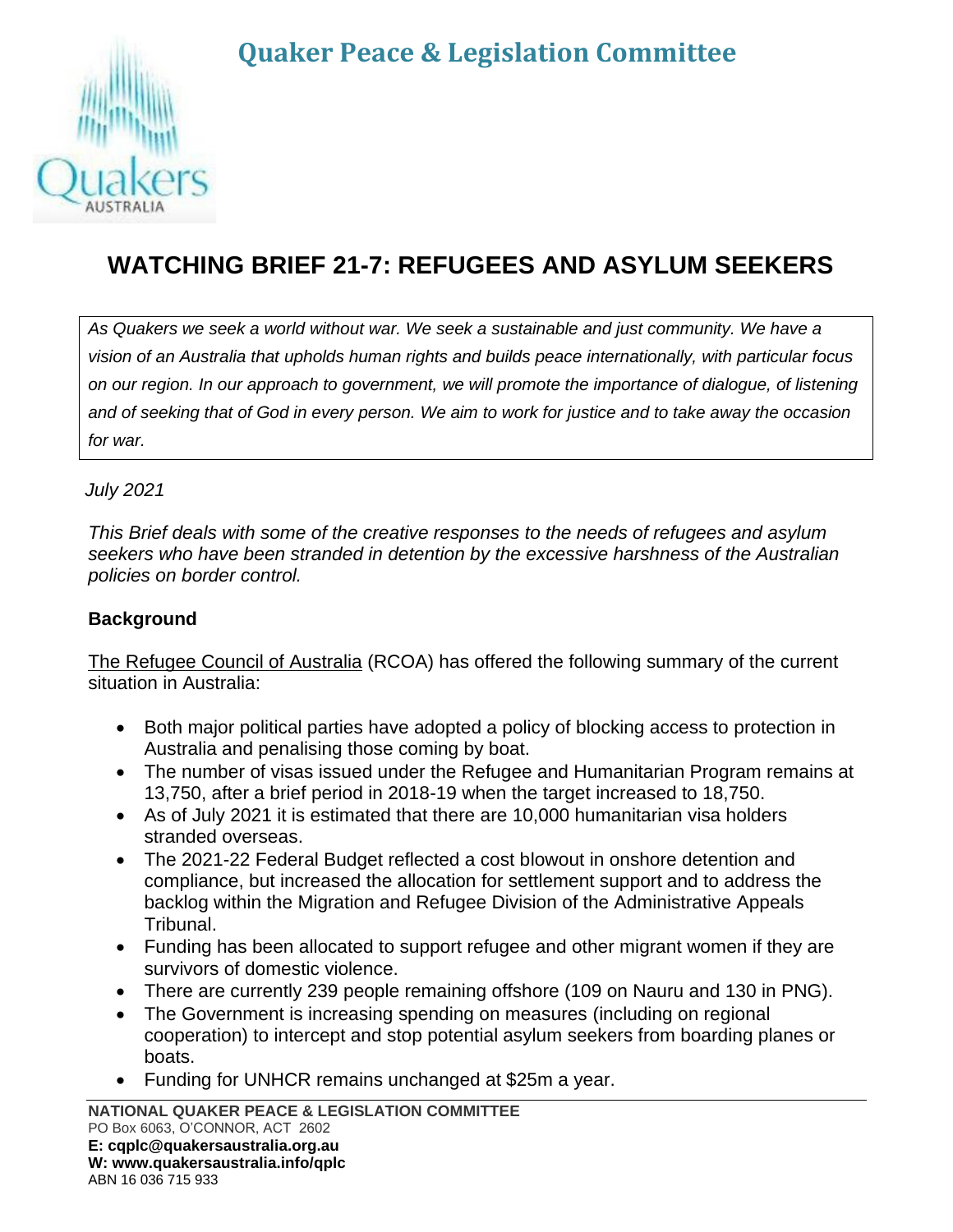At the United Nations there was a focus on Australia during its hearing at the UN Human Rights Council on 20 January 2021 as part of the regular rotation of the Universal Periodic Review of all countries' policies. Forty-seven member states raised concerns about Australia's refugee and asylum seeker policies. In particular, Australia was urged to ensure that immigration detention is time-limited and subject to judicial review. Concern was also raised about detention facilities and lack of access to families.

On 9 July 2021 the UNHCR issued a media release supporting the endeavour to reduce loss of life at sea, but concerned at the continued interception of individuals seeking Australia's protection and the absence of adequate transparency. It also called for the government to resolve cases of those in detention in a timely manner. This followed a decision by the Government to rush through legislation in Parliament in May 2021 to give the Minister for Immigration power to overturn refugee status, in breach of international law. The new provisions contain no mechanism to prevent indefinite detention of refugees who cannot be returned. This at a time when the average period that a person is detained in immigration detention has increased from 100 days in 2013 to 600 days in 2020.

In a media release on 2 July 2021, the Commonwealth Ombudsman raised concerns about immigration detention, saying that people are routinely restrained for no reason, guards use excessive force, complaints are not investigated properly, and there are significant delays in progressing cases. See [www.ombudsman.gov.au](http://www.ombudsman.gov.au/)

According to Rod McGurk of Associated Press (19 October 2020) the USA had resettled 870 refugees from Australian detention since 2017, and was expected to have resettled a total of 1,100 refugees by early in 2021. Marc Ablong, a representative of the Home Affairs Department, told a Senate committee that the resettlement deal is "operating very effectively to date".

Many efugees have been left in limbo for up to 8 years. The cost is \$3.2 million per person per year (*The Guardian*, 21 July 2021). Those in community detention are no longer given any financial or other help so rely totally on charity.

### **Initiatives to Assist Refugees/Asylum Seekers**

Operation Not Forgotten is a cooperative venture by Canadian and Australian organisations, volunteers and donors to build a pathway for refugees who have been stuck for 8 years in offshore processing in Nauru and PNG. It began in 2019 and so far, according to the Refugee Council of Australia (RCOA), it has raised \$3m (mostly in Australia) and sponsored 240 people. Support agencies in Canada called MOSAIC and Ads-Up Refugee Network are partners in the scheme. Up to 100 refugees can be taken each year, offered support with housing, employment and family reunion in Canada: it costs \$20,000 per person. RCOA coordinates tax-deductible donations. UNHCR assists where needed. It is expected that Canada will open its border to refugees in September, and there are 160 ready to go. Further details are available at [www.refugeecouncil.org.au/canada/](http://www.refugeecouncil.org.au/canada/)

The Refugee Council also offers another community sponsorship scheme to enable Australians to support refugees - see [www.refugeesponsorship.org.au](http://www.refugeesponsorship.org.au/)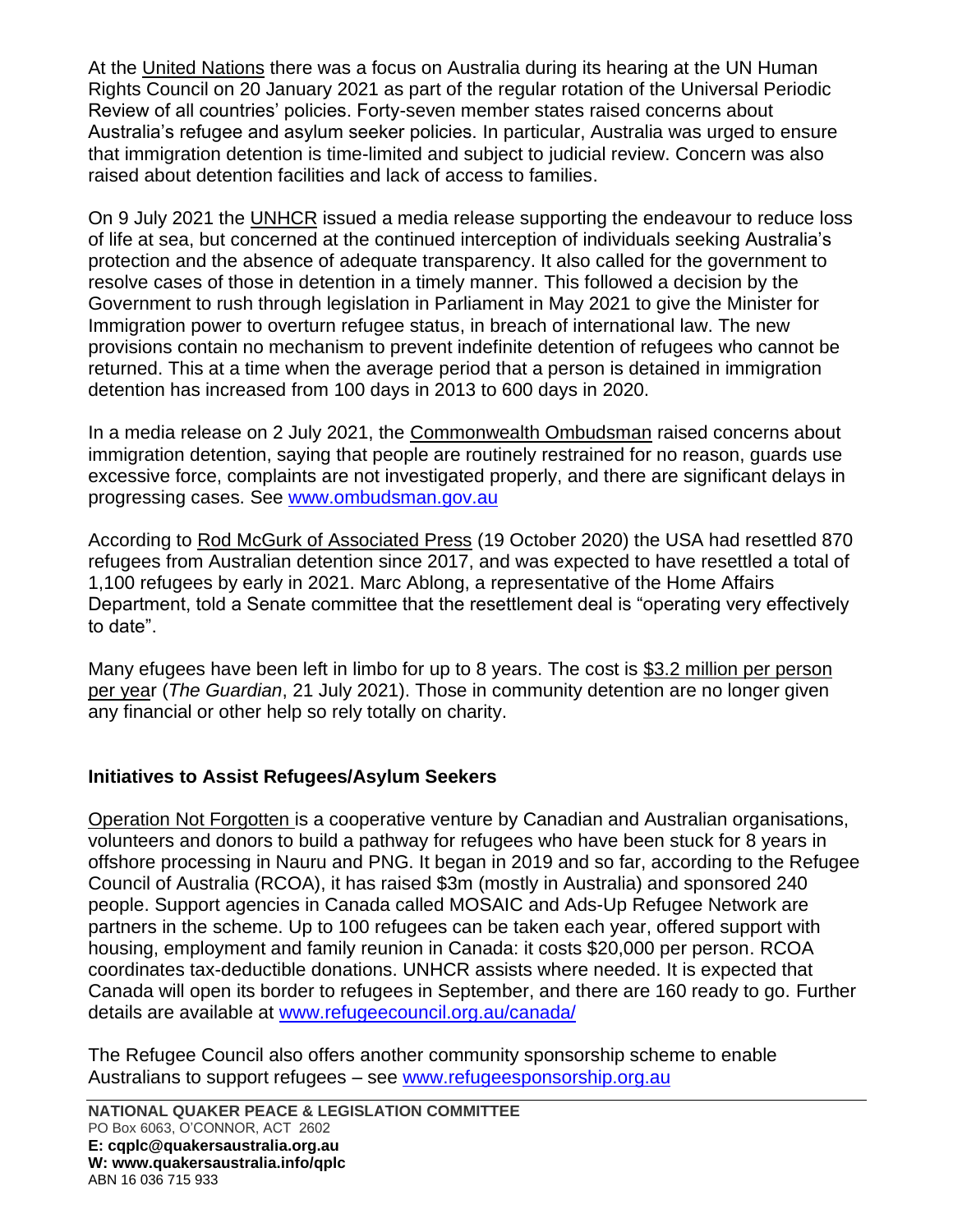The National Council of Churches (NCCA) has advised that there is a Community Refugee Sponsorship Australia (CRSA) initiative based on the Canadian experience. A pilot version was tried in 2020 with 'mentor' groups of 5-6 people in rural, regional and city locations. There has been positive feedback abou9t its success. As a result the CRSA is to be enhanced through community organisations who can support refugee newcomers. An information session is planned for 12 August 2021. You can register for this at [www.refugeesponsorship.org.au/upcoming-public-information-sessions/](http://www.refugeesponsorship.org.au/upcoming-public-information-sessions/)

There have been numerous representations made to the Australian Government (by Quakers and others) to accept the offer of the New Zealand Government to take 150 refugees annually from Australia's offshore processing system. South Australian Quaker David Evans wrote to all federal MPs in March 2021 urging this, and received a response from Senator Simon Birmingham on behalf of the Government saying that resettlement of refugees from Australia in New Zealand would have "serious implications" and probably lead to their replacement by new arrivals in Australia. The ALP appears to be taking a more open-minded approach to the New Zealand offer.

David Evans has drawn attention to another scheme that New Zealand has been using to recruit skilled workers directly from refugee camps overseas (e.g. Syria, Lebanon). Along the same lines, there is a group called Talent Beyond Boundaries that matches skilled refugees with companies in need of their skills, and works with governments to open skilled migration pathways for refugees and their families. See [www.talentbeyondboundaries.org.au](http://www.talentbeyondboundaries.org.au/)

Sister Jane Keogh, a Brigidine nun based in Canberra, has been running Manus Lives Matter for over five years, with direct support for those in detention on Manus Island, PNG. Here is a recent post from her:

*"Lots of requests for help this week. One refugee is getting no government money and still living in a car. Another in PNG needs to join a gym to get out of his room safely and with something to do for mental health. This month's (money) went towards Gym membership for two guys to keep them safe and sane. These days unsafe at home and travelling. Food is still a problem too. Your generosity makes a big difference to them and to me".* For more information contact janeikeogh@gmail.com

The Asylum Seeker Resource Centre (ASRC) in Melbourne works with other agencies to meet the complex needs of asylum seekers, using advocacy, community engagement and fundraising. Its aim is to stop the indefinite detention of refugees. It has over 400 clients in detention in Australia, Nauru and PNG and has helped get children moved from detention. See [www.asrc.org.au](http://www.asrc.org.au/)

St Vincent de Paul offers financial support, and visits homes and detention centres to help with basic needs and in providing resettlement services. See [www.vinnies.org.au](http://www.vinnies.org.au/)

Red Cross Australia helps refugees with food and housing, employment and community connections. It welcomes financial donations to meet the large increase in demand during the pandemic. See [www.redcross.org.au](http://www.redcross.org.au/)